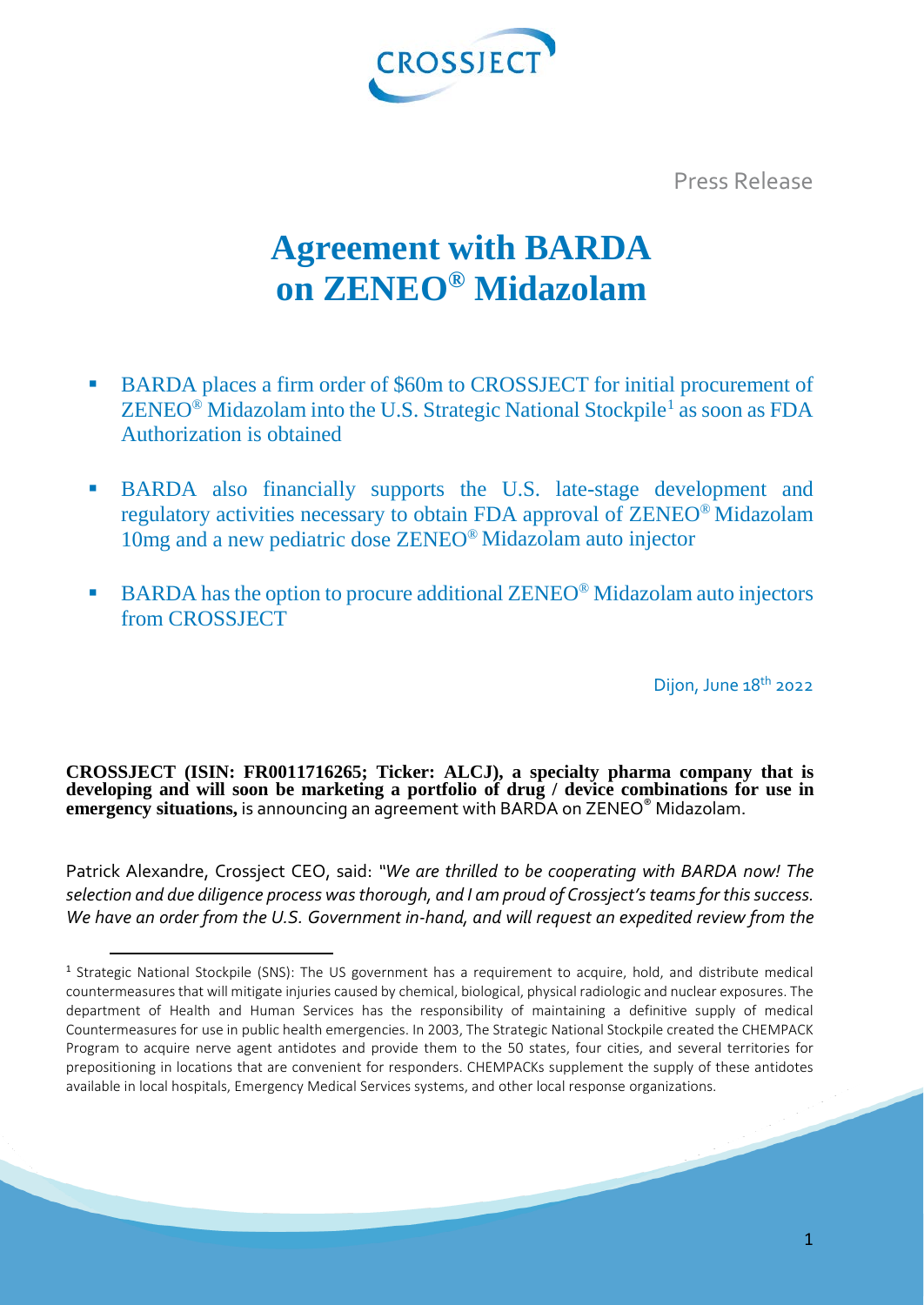

*FDA, which is a tremendous accelerator for Crossject. Having ZENEO® Midazolam available to potentially help victims of nerve agent attacks is fully in line with our mission of Saving Lives Simply".*

This contract has been signed following a public Request for Proposals<sup>[2](#page-1-0)</sup> from BARDA, and it supports: (1) advanced research and development and regulatory requirements to submit an application to the FDA for approval of ZENEO® Midazolam for the treatment of Status Epilepticus (including nerve agent-induced seizures) for adult and pediatric (2+ years) populations; and (2) an initial delivery order of adult and pediatric ZENEO® Midazolam to the United States government. A request for Emergency Use Authorization (EUA)[3](#page-1-1) will initially be sought prior to submitting a request for approval (New Drug Application).

As part of this contract, BARDA awarded \$60 million to Crossiect for an initial order of ZENEO® Midazolam as soon as the product is authorized by the FDA. BARDA also has an option for the acquisition of additional units, up to \$59 million. The total contract value if all options are exercised is \$155 million.

ZENEO®'s needle-free drug delivery provides compelling advantages in a mass-casualty event like an accidental or deliberate exposure to nerve agents or organophosphate pesticides: speed of use in a context of a major emergency; reliability; avoidance of cross contamination risk; simplification of disposal (no sharps, no unused volume of drugs remaining); and prevention of needle-stick injuries.

This project is supported in whole or in part with federal funds from the U.S. Department of Health and Human Services, Office of the Assistant Secretary for Preparedness and Response, Biomedical Advanced Research and Development Authority (BARDA), under Contract No. 75A50122C00031.

### About BARDA

 $\overline{a}$ 

The Biomedical Advanced Research and Development Authority provides an integrated, systematic approach to the development of the necessary vaccines, drugs, therapies, and diagnostic tools for public health medical emergencies such as chemical, biological, radiological, and nuclear (CBRN) accidents, incidents and attacks; pandemic influenza; and emerging infectious diseases.

### About CROSSJECT • www.crossject.com

Crossject (ISIN: FR0011716265; Ticker: ALCJ; LEI: 969500W1VTFNL2D85A65) is developing and is soon to market a portfolio of drugs dedicated to emergency situations: epilepsy, overdose, allergic shock, severe

<span id="page-1-0"></span><sup>2</sup> <https://tenders.globaldatabase.com/tender/midazolam-autoinjectors-project-bioshieldgdcg75d1a4ob>

<span id="page-1-1"></span><sup>3</sup> The Emergency Use Authorization (EUA) authority allows FDA to help strengthen the US public health protections against chemical, biological, radiological, and nuclear (CBRN) threats including infectious diseases, by facilitating the availability and use of not yet approved medical countermeasures needed during public health emergencies.